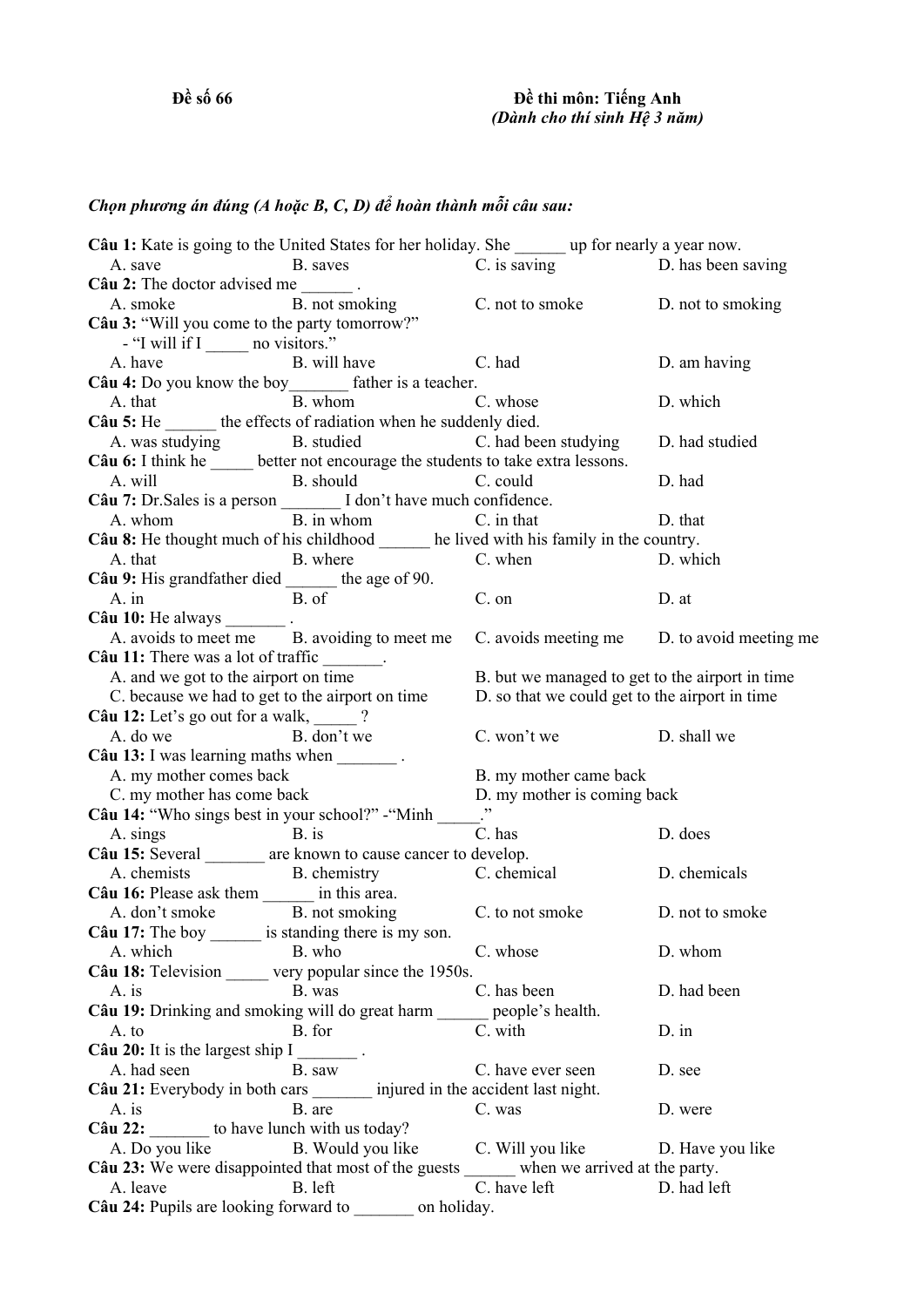| $A. g_0$                                                                                      | B. going                                             | C. went                                                   | D. have gone   |
|-----------------------------------------------------------------------------------------------|------------------------------------------------------|-----------------------------------------------------------|----------------|
| Câu 25: She hasn't heard from her son                                                         |                                                      |                                                           |                |
| A. for several weeks                                                                          |                                                      | B. for several weeks ago                                  |                |
|                                                                                               | D. since several weeks ago<br>C. since several weeks |                                                           |                |
| <b>Câu 26:</b> Gold near San Francisco in 1848, and the gold rush started the following year. |                                                      |                                                           |                |
| A. discovered                                                                                 |                                                      | B. was discovered C. has been discovered D. is discovered |                |
| <b>Câu 27:</b> I'll introduce to you the man support is necessary for your project.           |                                                      |                                                           |                |
| A. who.                                                                                       | B. whom.                                             | C. that.                                                  | D. whose.      |
| Câu 28: All the guests got dressed in<br>costume.                                             |                                                      |                                                           |                |
| A. nation                                                                                     | B. national                                          | C. nationally                                             | D. nationalize |
| Câu 29: The more he tried to explain,                                                         |                                                      |                                                           |                |
| A. the most confused we got                                                                   |                                                      | B. the much confused we got                               |                |
| C. the more confused we got                                                                   |                                                      | D. the many confused we got                               |                |

Chọn phương án (A hoặc B, C, D) ứng với từ có phần gạch chân có cách phát âm khác với ba từ còn lại *trong mỗi câu:* 

| B. brick | C. fit  | D. fish   |
|----------|---------|-----------|
|          |         |           |
| B. floor | C. cook | $D.$ hook |
|          |         |           |
| B. clear | C. dear | D. wear   |
|          |         |           |

Chon phương án (A hoặc B, C, D) ứng với từ có trong âm chính nhấn vào âm tiết có vi trí khác với ba từ *còn lại trong mỗi câu:* 

| Câu 33:          |           |           |             |
|------------------|-----------|-----------|-------------|
| A. suggest       | B. report | C. profit | D. career   |
| $C\hat{a}$ u 34: |           |           |             |
| A. attend        | B. public | C. damage | D. practice |

## Đọc kỹ đoạn văn sau và chọn phương án đúng (A hoặc B, C, D) cho mỗi chỗ trống từ câu 35 đến câu 39:  **FRIENDS**

To many people, their friends are the most important in their life. Really good friends always (35)\_\_\_\_\_\_ joys and sorrows with you and never turn their backs on you. Your best friend may be someone you have known all your life or someome you have grown  $(36)$  with.

There are all sorts of things that can  $(37)$  about this special relationship. It may be the result of enjoying the same activities and sharing experiences.Most of us have met someone that we have immediately felt relaxed with as if we had known them for ages. However, it really takes you years to get to know someone well (38) to consider your best friend.

To the majority of us, this is someone we trust completely and (39) understands us better than anyone else. It's the person you can tell him or her your most intimate secrets .

| $C\hat{a}u$ 35: A. have |                          | B. give   |
|-------------------------|--------------------------|-----------|
|                         | C. spend                 | D. share  |
| $C$ âu 36: A. up        |                          | $B.$ in   |
|                         | C. through               | $D.$ on   |
|                         | $C\hat{a}u$ 37: A. bring | B. cause  |
|                         | C. provide               | D. result |
|                         | Câu 38: A. enough        | B. too    |
|                         | C. such                  | D. so     |
| $C\hat{a}u$ 39: A. who  |                          | B. whose  |
|                         | C. whom                  | D. which  |